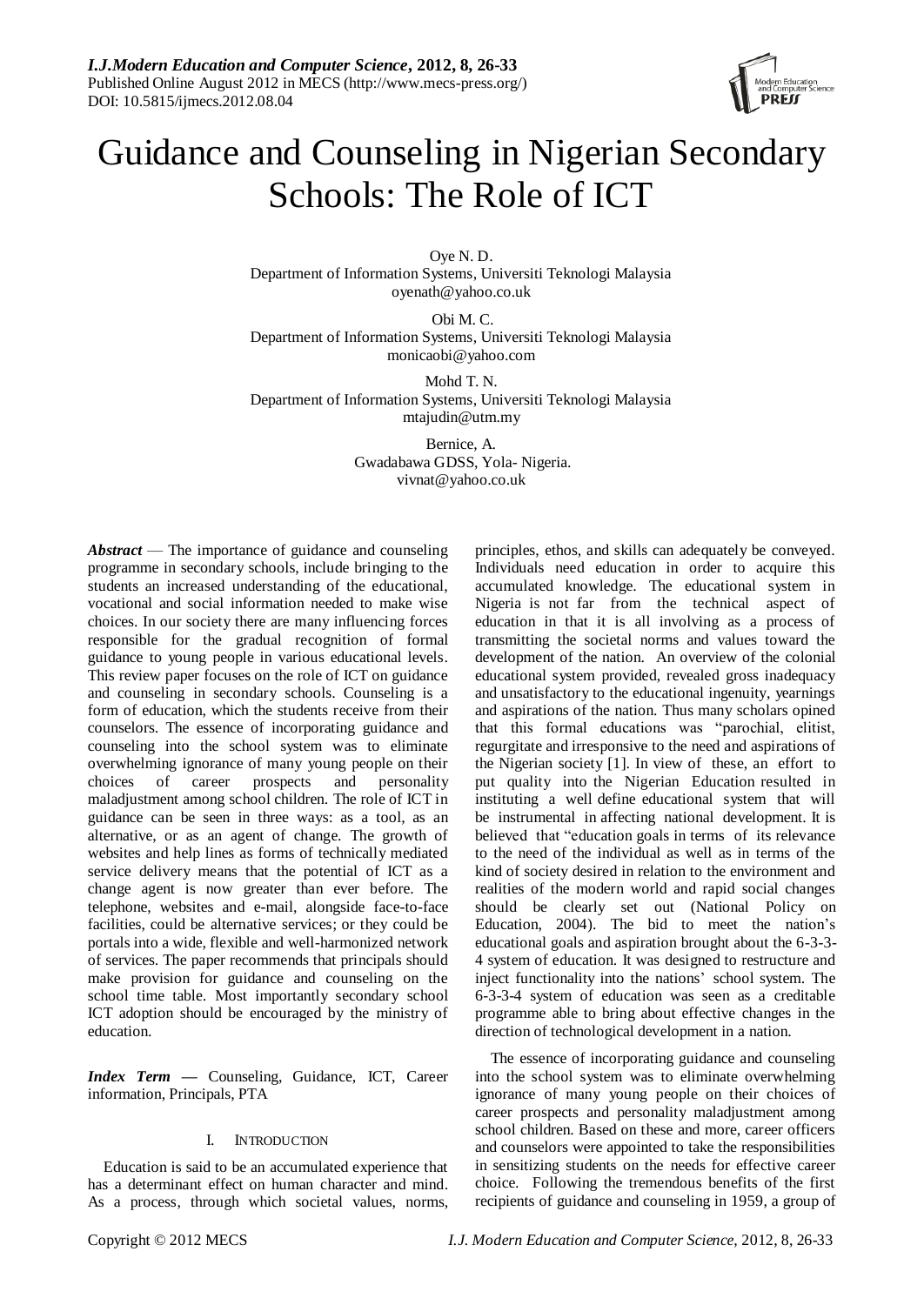untrained counselors were inaugurated in 1967 by the Reverend Sisters from St Theresa's College Oke-Ado who were the first pioneers of this body. Although these were untrained counselors but their efforts brought

remarkable development in guidance and counseling in Nigeria. With more emphasis placed on guidance and counseling as far back as 1959, 1962, 1963 and 1967 respectively, the peak of getting aware of counseling profession in Nigeria was on  $11^{th}$  of November, 1976 following the formal launching of the body of counselors known as Counseling Association of Nigeria (CAN), with Professor Olu Makinde as the first President. In 1977, the association became affiliated to the American Personnel and Guidance Association (APGA) with Professor Ibrahim I. Kolo from Ahmadu Bello University as the current president.

#### II. HISTORICALBACKGROUND

In Nigeria, the organized guidance started in 1959 at St. Theresa's College, Oke Ado in Ibadan by some Reverend Sisters, out of concern for the products of their school. These Reverend Sisters were aware of the importance of guidance and counseling services in creating job awareness to their out–going students. They invited some resource people to talk to their final year students on the type of career they may engage in as they enter into the world of works. A total of 54 out of the 60 students benefited from the resource personnel advice and were placed in various jobs. The innovation was highly welcomed by the society because in later years this group of people, though not trained counselors, organized career talks, seminars and workshops for the class five students. Afterwards, the vocational guidance services spread to other public secondary schools outsides Ibadan and across the entire Nigeria. Officials from the ministry of education became interested in these organized services that this group of "career advisers" were invited to provide career talks and workshop for teachers and career masters. Later, the career advisers became a national issue. As to make the Nigerian youth to meet up with the challenges of the global trend in technological advancement and by acquiring the relevant skills needed through the assistances from career counselors in school. Guidance and counseling services has become an integral and essential component of Nigerian educational process for all students as they progress through the educational system. According to [2], the aims of school guidance and counseling services, which are base on a developmental hierarchy, are to provide student, with opportunities to:

- i. Develop knowledge and appreciation of themselves and others.
- ii. Develop relationship skills, ethical standards and a sense of responsibilities.
- iii. Acquire skills and attitude necessary to develop educational goals which are suited to their needs, interest and abilities, and

iv. Acquire information that would enable them to make decisions about life and career opportunities

Today, the services has gained prominence in the Nigerian educational system and many are becoming interested in counseling the youths especially students in making wise educational, vocational and social decisions. Counseling Service is one of the recent disciplines introduced into Nigerian Educational system. With the current trends in technological development and globalization, it has become imperative to refocus counseling and widen its scope to meet with the challenges of the modern society especially in Nigerian secondary schools. Counseling, according to [3] is an interpersonal relationship in which one person attempts to help another person to understand and cope with his problems in the area of education, vocation and family relationship.

To ensure that this discipline, counseling wears a national outlook, the National Policy on Education (2004) made it clear that counseling services should be rendered to students in schools. The aforementioned policy document noted that "in view of the apparent ignorance of many young people about career prospects and in view of personality maladjustment among school children, career officers and counselors will be appointed in post primary institutions (Federal Republic of Nigeria, 1981, p43). The above citation gives an idea that all students in the school system should benefit from counseling services. The counseling services became widely recognized as an important aspect of educational services. It was to fulfill the Nigeria government policy and as a way of implementing the policy statement, professional counselors are posted to virtually all the post–primary schools in Nigeria. The policy provision has been encouraging but appears to run short of many processes as well as the problem of implementation. The guidance counselor are expected to render counseling services which according to [4] and [5] include counseling, orientation, information appraisal, placement, referral, fellowship and evaluation. The services are not only to ensure quality in education, but also to help individuals acquire the knowledge, skills, and experience necessary to identify opinions, explore alternatives and succeed in life. No doubt [6] noted that when counselors perform their expected duties in the school setting, then the students will be satisfied their different academic, vocational, social and personal life aspirations are fulfilled.

## III. CAREER COUNSELING

Career counseling is very fundamental to students' successful and meaningful living. Every student desire to be identified with a good profession, but this could only be achieved through effective counseling on the choices of career to maximize their potential. Career, though crucial to mankind, occupies almost all entire human life. This is due to the fact that career contribute enormously to all human activities, building individuals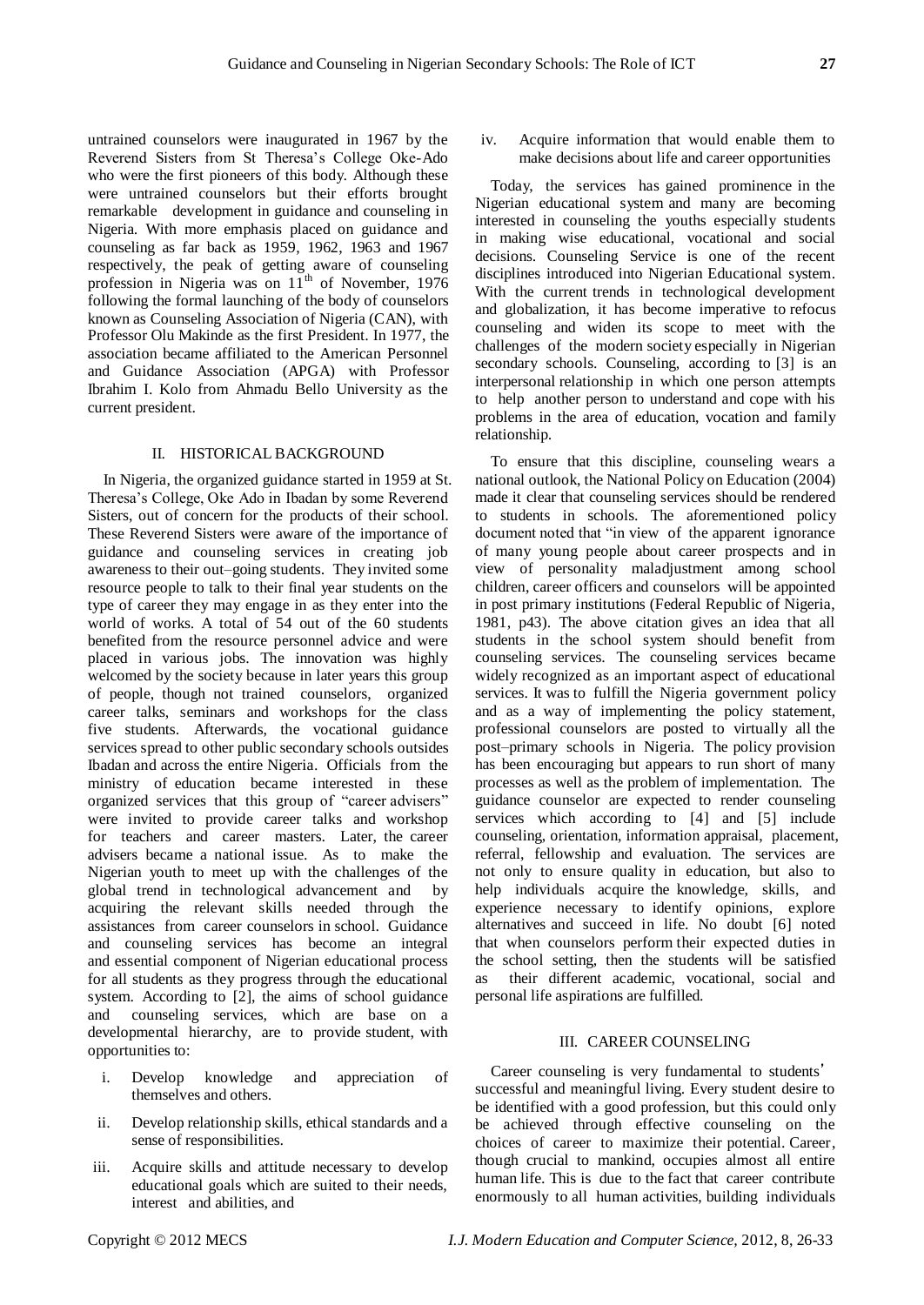high self esteem, satisfaction and adjusting to healthy life. It equally assists students to discover their innate potentials and acquire the needed knowledge for building lifelong profession. The word "career" refers to the activities and position involved in vocation, occupation, and jobs as well as to related activities associated with an individual's life time of work [7]. In view of this, adequate utilization of career counseling is required in public secondary schools in Nigeria if the nation's goals are to be attained. According to BAC [8], the term counseling includes work with individuals and with relationships which may be developmental, crisis support, psychotherapeutic, guiding or problem solving. Furthermore, counseling task also involve giving the client an opportunity to explore, discover and clarify ways of living more satisfying and resourcefully as cited in [9].

Akinboye [10] observed that a good number of adolescent and youths in many Nigerian secondary schools have incongruent patterns between their aspirations and subject combination for the school certificate examination. The implication is that most Nigerian youths today engage in occupations not on the basis of "reasonable" choice but on the basis of fate. Case of maladaptive behaviors like violation of school rule and regulation, bullying, truancy, drug abuse, alcohol addition, sexual abuse, rape is on the increase among our school adolescents. Ofordile [11] noted that managing and modifying adolescent maladaptive behavior is still a big challenge facing teachers, student caregivers and the society at large. Students have variety of interest and abilities. This makes it difficult for them to choose a career. In vocational counseling, students should be provided with detailed up- to-date useful information about different careers. The information should be centred on careful planning for a career, getting and retaining the career and adjusting effectively to it. The reason for all these is to let the students consider the various areas in harmony with their potentials and consequently choose the best career [12].

## IV. PROBLEMS AFFECTING GUIDANCE AND COUNSELING IN NIGERIAN SECONDARY **SCHOOLS**

One begins to question if counseling services are really planned and implemented properly in Nigeria Secondary schools.

The great importance and significance attached to guidance and counseling programme in our educational system makes it necessary for an effective guidance and counseling services in our present secondary schools. This not withstanding however, is likely to face a lot of problems in term of implementation or providing the guidance and counseling masters opportunity to function properly in the school system. The 6-3-3-4 system is generally geared towards harmonizing the society with its technological needs as it attempt to develop the society as the need arises. The problem of inferiority complex,

personal confidence, self motivation and inter-personal relationship lead to building of fellow students, this at times leads to truancy in the school. Also some students' do not have self confidence in terms of keeping themselves and do not want help from other people. The problems which manifest themselves in the social and emotional needs of the students which affect students learning conditions are as follows:

- Drug Addition: This is a major problem teachers, parent's school administrations and counselors find hard to cope with and resolving it, for it is usually not easy to get rid of this habit formation when students deviates from counselor's advice.
- The Parent Teacher Association (PTA): This association provides room for dialogue between the teachers and the parents. This can be used as a yardstick that measures the progress of guidance and counseling programme in the state, but lack of such association has been posing threat to the guidance and counseling programme in schools in places where the association is established, parents tends to neglect the attendance of such meeting whenever they are invited, as such they cannot understand the problems of their children as well as their achievements in schools.
- The influence of peer groups: The influence of peer grouped may hinder the progress of guidance and counseling programme among students where the child has been influenced by his friends to make choices of subjects and careers selection based on the interest of his peers. Being his/her friends they may decide to choose the same subject not necessarily considering their interest and capabilities.
- Inadequacy of Guidance Counselor in Secondary Schools: In some schools one may find that there is only one or no counselor handling the guidance and counseling programme and one person cannot effectively perform these functions satisfactorily due to the work load, while in other schools career masters are asked to carry them out.

# V. THE ROLES OF PRINCIPALS AND TEACHERS IN THE GUIDANCE AND COUNSELING PROGRAMME IN SECONDARY SCHOOLS.

Carew [13] enumerated the role of principals in the provision of guidance and counseling services among which are:-

- i. To encourage board participation.
- ii. Arrange for guidance activities in the time table.
- iii. Recommended competent individuals for in service training in guidance and counseling.
- iv. Commend teachers and careers masters, and encourage them in their efforts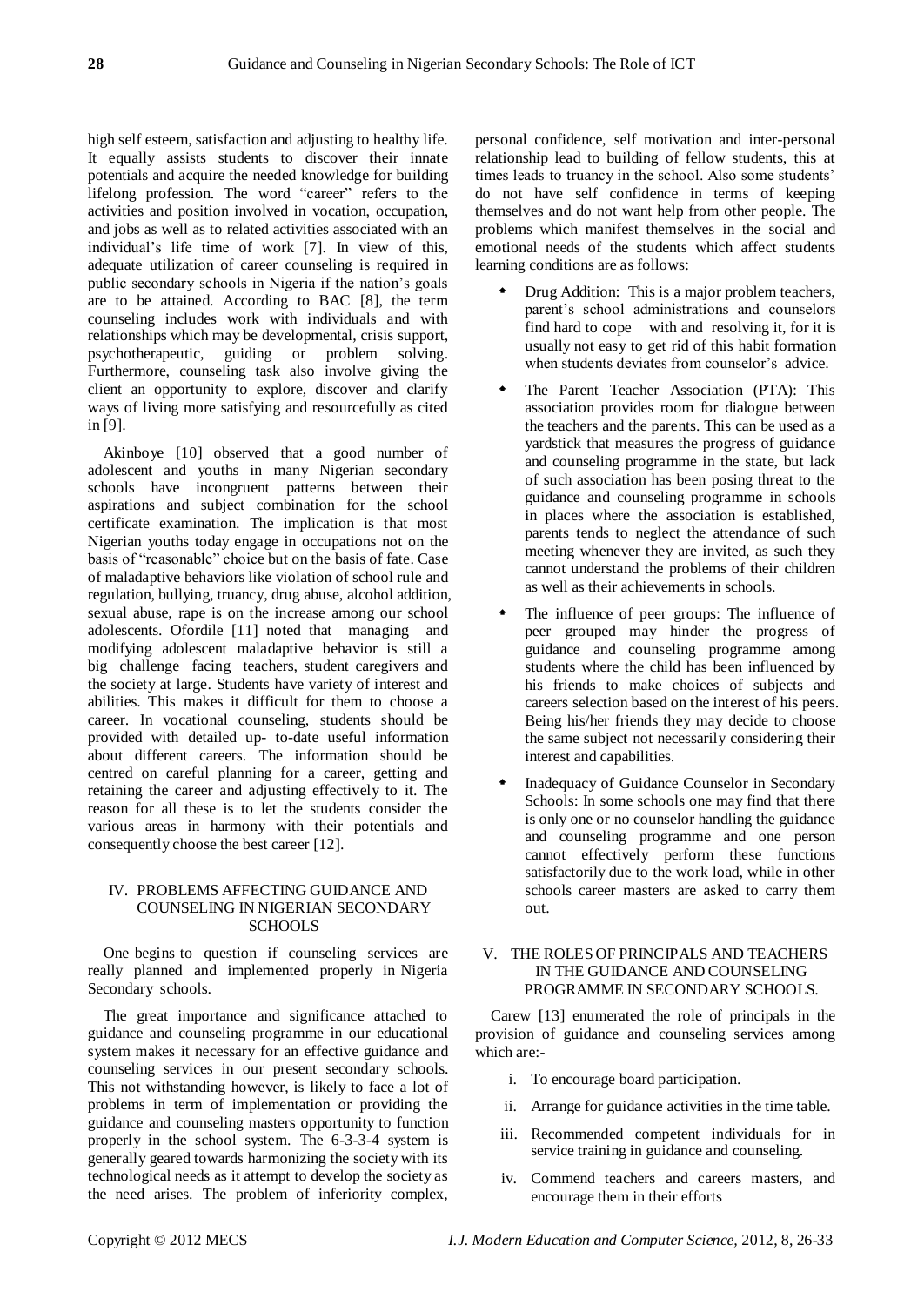- v. Establish the procedure for the student referrals.
- vi. Provide dynamic stimulation and leadership.
- vii. Provide for expenditure in the budget

Teachers can also help since they are in a better position to observe their students frequently in a variety of situations than the counselor. In the vote of the teachers, it is extensively noted that teachers are not meant to take over the guidance and counseling responsibilities of the counselor because they lack professional training. They further added that school administrators should recommend only graduates of education that offered the course in guidance and counseling and appoint them to serve as career masters.

*5.1 The Roles of Guidance Counselors in Secondary Schools*

In any school setting the roles of the guidance counselor include the following:-

- Taking charge of establishing school guidance programme.
- Coordinating the guidance programme in schools
- Define objectives of the school guidance programme for the benefit of the principals, teachers parents and the students.
- Helping to disseminate career information of the students
- Playing major role in the identification of the guidance needs of the students.
- Supervising the building and maintenance of students' cumulative records in schools.
- Providing relevant data for the placement of students in the transition from junior to senior secondary schools.
- Assisting parents in relating student's interest, attitudes and abilities to current future educational, occupational opportunities and requirement.
- Providing counseling service to the students regarding their educational, vocational and personal social concern.
- Assisting students and parents to understand procedures for applying to higher institutions and for financing student' education.
- Functioning as a resource person to teach in exhibited classroom.

#### *5.2 The Importance of Guidance and Counseling in our Schools*

The importance of guidance and counseling programme include bringing to the students an increased understanding of the educational, vocational and social information needed to make wise choices. Ipage, [14] Opined that guidance within the Nigeria culture complies a quesi-parental style of steering the child towards behaviors or decisions deemed to be his good. Olayinka [15] is of the opinion that guidance is a programme that provides service to individual students based upon their needs and understanding of their immediate environment factor have on the students and the unique features of each school. Guidance and counseling can also be as the process and techniques used by a counselor to assist individual to cope with the problems in the areas of his/her life, so that he/she can become useful and contribute to the society in which he lives. One can assert that guidance and counseling is a process developmental in natures by which an individual is assisted to understand, accept and utilize his/her abilities aptitudes interest and attitudinal patterns in relation to his/her aspiration.

Prior to 1937 very little attention was given by the government and education to formal guidance of young people in educational settings. Due to the rapid development the country is undergoing, it calls for technological advancement hence guidance and counseling needs to be adopted to the changes faced by the new system of education (6-3-3-4) system which is a two tier secondary schools system of six years duration and it is divided into two stages of Junior and Senior secondary each being a three (3) years duration. The Federal Ministry of Education initiated the establishment of guidance and counseling in all secondary schools as a result of the apparent prospects and in view of personality mal-adjustment among the school children.

#### VI. THE ROLE OF ICT AND GUIDANCE AND COUNSELING

The knowledge of ICT usage improves human capacity in every fields of human endeavor such as business transactions, industrial operations, educational programmes and activities in all aspects of life in general. According to [16]6), ICT is a revolution that involves the use of computers, internet and other telecommunication technology in every aspects of human endeavor. Ozoji in Jimoh [17], define ICT as the handling and processing of information (texts, images, instructions, etc) for use, by means of electronic and communication devices such as computer, cameras, telephone. Ofodu [18] also refers to ICT as electronic or computerized devices, assisted by human and interactive materials that can be used for a wide range of teaching and learning as well as for personal use. From these definitions, ICT could therefore be defined as processing and sharing of information using all kinds of electronic devices, an umbrella that includes all technologies for the manipulation and communication of information.

The role of ICT in guidance can be seen in three ways: as a tool, as an alternative, or as an agent of change. The growth of websites and help lines as forms of technically mediated service delivery means that the potential of ICT as a change agent is now greater than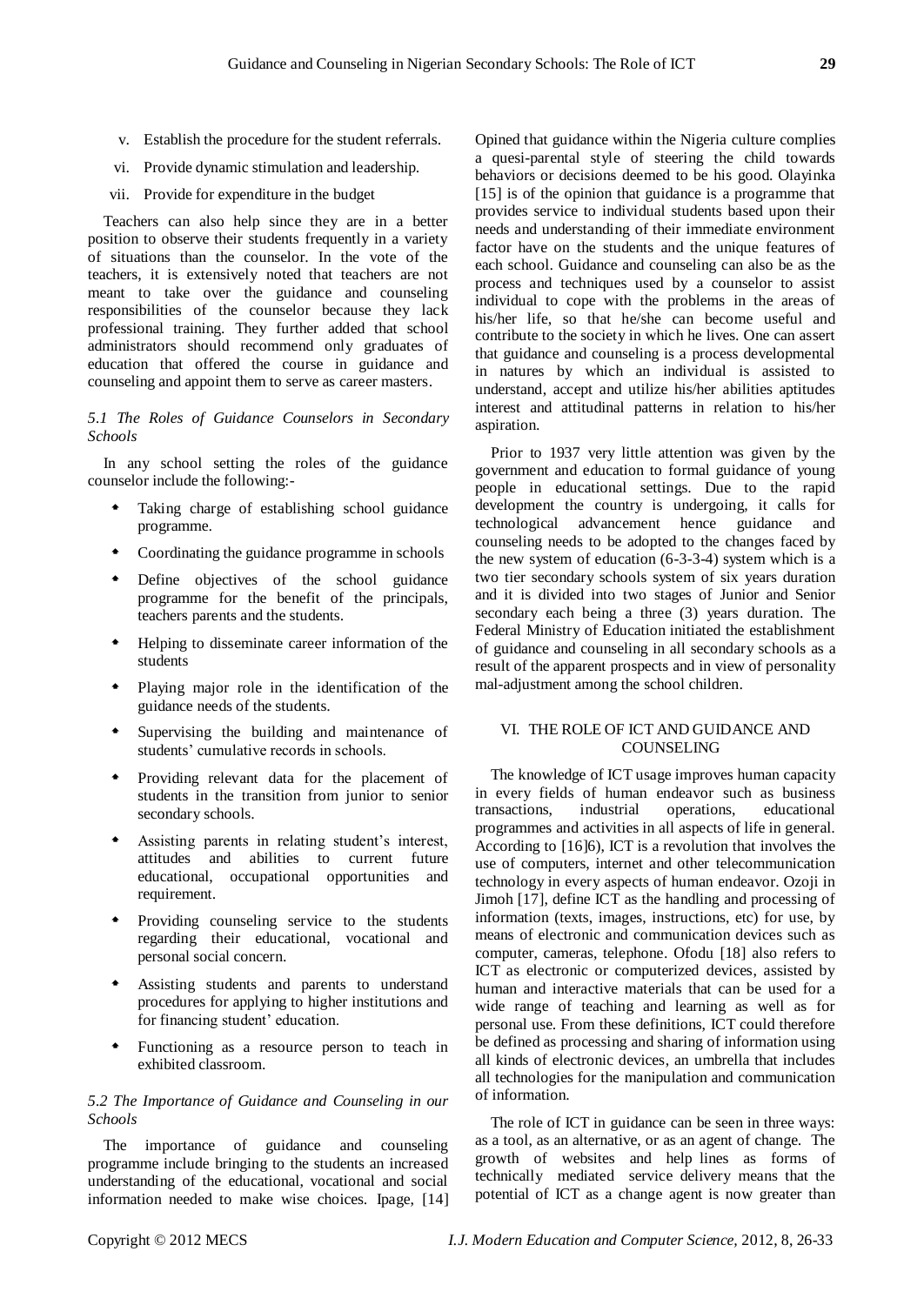ever before. The telephone, websites and e-mail, alongside face-to-face facilities, could be alternative services; or they could be portals into a wide, flexible and well-harmonized network of services. Public policy may support or impede such harmonization. The potential roles of public policy in relation to ICT-based guidance and information provision include funding such provision as part of their general funding for guidance and information services.

In these various respects, ICT has the potential to significantly increase access to guidance services, freeing it from constraints of time and space. At the same time, however, there may be restrictions on access to the ICT resources themselves. There is widespread concern that the growth of the Internet is exacerbating inequalities between the information-rich and the information-poor: between industrialized and developing countries; between the rich and poor within each nation; and between those who are technically literate and those who are technically inept (OECD, 2000). In the USA, for example, households with incomes of \$75,000 and higher are twenty times more likely to have access to the Internet than those at the lowest income levels, and more than nine times as likely to have a computer at home [21]. Growing access to the Internet through the television and telephone is likely to reduce these gaps; libraries and other public information points can also have an important role to play. For the present, though, the gaps remain substantial.

Studies carried out on secondary school students ICT adoption, show students ICT compliance to be below expectation [19], [20] and [21]. While describing Nigeria's position in global technology arena they noted that there is a gap between average Nigerian student's knowledge in computer skills and the computer skill of other students from other countries around the world. Tookiji [22] emphasized that these students need counseling to improve ICT skills before graduation. Counseling is a form of education, which the students receive from their counselors. Palmer [23] states that counseling is an educational process used in solving problems of the learner. Research findings from [24] and [25] have reported significant positive impact of ICT on counseling. It has generated high levels of enthusiasm and commitment during the counseling process as well as increased reasoning ability of learners, increased attention and concentration [26] and [24]. Anyamene, Nwokolo and Anyachebelu [27] noted that the array of information provided through counseling would help tremendously in production of professionally competent graduates.

#### *6.1 Roles of integrated websites*

Offer & Sampson [28] suggest that career centers' websites can have at least five different purposes. One is as a funnel into their own existing off-line services, aiming to maximize take-up of these services. The second is to act as a diversion, seeking to take the pressure away from these off-line services by diverting

users to other, usually web-based resources where their needs can be met. The third is an enhancement of such diversion, seeking to deliver on-line guidance within the site itself. The final two add further enhancements: providing a forum for putting users in contact with others facing similar issues to their own, or with people who may offer help in relation to these issues (e.g. potential career mentors); and providing a source of distance learning programmes in career management skills and related areas [29]..

#### *6.2 Telephone help lines*

Alongside websites, there has been growing interest in the use of telephone help lines in delivering career information and guidance services. The largest telephone helpline service in this field is the Learn direct service in the UK, which was launched in February 1998 and by the end of 2000 had responded to 2.4 million calls. Other more limited help lines have been launched in other countries, including Canada and New Zealand. A comparative analysis of these help lines indicates that some have been promoted essentially as information services; others as career counseling services. Some are focused primarily on learning or on work; others on career, embracing the two. Some are aimed at young people or adults; others are all-age. Some are separate services based on call centers; others are integrated in various ways into more broadly-based services [30].

The provision of ICT facilities in the resource centers presupposes that counselors and students can use them to improve awareness, adjustment and learning. Shiran [31] has opined that investment in ICT facility will help in counseling and other support services necessary for effective delivery of an ICT-based curriculum should be utmost in government priorities. Globalization and information revolution is increasingly changing the learning process in higher education in Europe and America. Globalization has challenged higher institutions in Nigeria and in particular South East Universities to face new type of learning involving the use of ICT facilities to improve counseling. It has been observed that there is a lack of ICT infrastructure in Nigerian Secondary Schools. It is recommended that attention must be given to the availability of ICT facilities in schools. The availability of Internet services at school will help the counselors and students.

One of the areas in the various services being provided by the school is guidance services or the school counseling services. Through the implementation of the school guidance program various goals and objectives of developing and honing young children to become good and productive citizens of the country could be attained. Through the efficient and effective use of ICT, school counselors are in a better position to provide administrators, teachers, parents, and students the appropriate timely information needed to help all students to set ambitious goals and to realize their goals. The benefits of using ICT in school counseling are so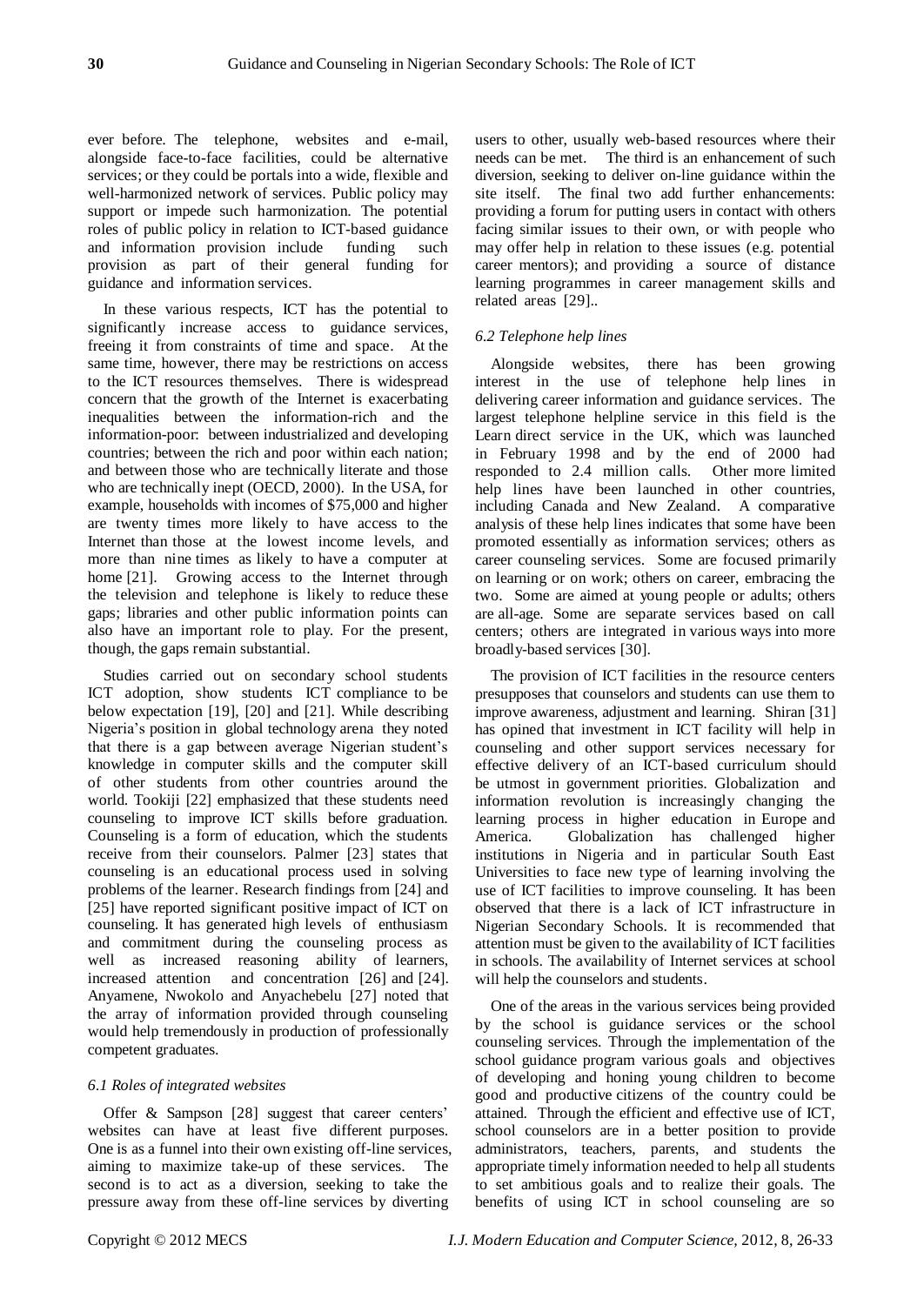great that there is no need for more justification as to why there is an urgent need to undertake our study on integrating ICT in school counseling for the basic education. Martin [32] describes the school counselor of the future as one who will be prepared in a pre-service program to possess pro-active, socially critical behavior and skills needed to strategically plan to challenge the status quo in systems where inequities impede students' academic success. Moreover, Offer & Watts [29] presents the current use of ICT in relation to relevant forms of personal information, advice, and guidance leading to personal development for young people aged 13 to 19.

#### VII. GUIDANCE AND COUNSELING CHALLENGES

Having presented the duties of the guidance counseling in our schools the big question now is how sincere are the guidance counselors in giving free hand to carry out their duties. A lot of studies have been carried out on the awareness of school principals; teachers and parents on the importance of the counselors and the following observation were noted. In the study on principal's awareness of the importance of guidance, some researchers asserted that some principals have false impression that a school can function effectively and profitably without a guidance counselor. Also in the study of teacher awareness of the importance of guidance, some teachers see the guidance counselors posted to their schools only to engage in complains that there are not required facilities, such as conducive counseling office, psychological and non psychological test, inadequate fund, tape records etc, to start an effective counseling.

In the studies of parents' awareness on the importance of guidance counselor, [6] observed that most parents are only concerned with the principal of the schools any time they bring problems about their children; they prefer to go to the principal than to the guidance counselors. In the new national policy of education (6-3-3-4) the demand for guidance and counseling is apparently made clear, and from the research carried out by individuals above the principals, teachers and parents have wrong awareness of the importance of guidance and counseling programme.

The paper is of the view that majority of the teachers have no regards for guidance and counseling activities in schools. The school time-table does not make provisions for guidance and counseling activities. In other words, school activities in whole terms are design without giving specific period of time for students to have any form of formal guidance and counseling encounters with professional counselor's or selected teachers. The government does not provide adequate support for the promotion of guidance and counseling activities in schools. Therefore there is need for parents of pupils/students in schools to actively participate in the promotion of guidance and counseling activities in schools.

Counseling is a form of education, which the students receive from their counselors. In the new national policy of education (6-3-3-4) the demand for guidance and counseling is apparently made clear. There was agreement also, with a very negligible deviation that the school time-table does not make provisions for guidance and counseling activities. The essence of incorporating guidance and counseling into the school system was to eliminate overwhelming ignorance of many young people on their choices of career prospects and personality maladjustment among school children. The role of ICT in guidance can be seen in three ways: as a tool, as an alternative, or as an agent of change. The growth of websites and help lines as forms of technically mediated service delivery means that the potential of ICT as a change agent is now greater than ever before. The telephone, websites and e-mail, alongside face-to-face facilities, could be alternative services; or they could be portals into a wide, flexible and well-harmonized network of services. The importance of guidance and counseling programme in secondary schools, include bringing to the students an increased understanding of the educational, vocational and social information needed to make wise choices. In our society there are many influencing force responsible for the gradual recognition of formal guidance to young people in various educational levels. This review paper focuses on the role of ICT on guidance and counseling in secondary schools. However principals have false impression that a school can function effectively and profitably without a guidance counselor. The paper recommends that principals should make provision for guidance and counseling on the school time table. Most importantly secondary school ICT adoption should be encouraged by the ministry of education.

#### ACKNOWLEDGMENT

The authors would like to acknowledge all the authors of articles cited in this paper. In addition, the authors gratefully acknowledge UTM, Research Universiti Teknologi Malaysia for their support and encouragement.

#### **REFERENCE**

- [1] Uwaifo, V. O. & Uddin, P. S. O. (2009). Transition from the 6-3-3-4 to the 9-3-4 System of Education in Nigeria: An Assessment of Its Implementation on Technology Subjects. Stud Home Comm Sci, 3(2): 81-86.
- [2] Egbochukwu, E. O (2008). Guidance and Counseling; A Comprehensive Text. Benin City. University of Benin Press.
- [3] Olowu, A. A. (1991). Special Students in Normal Secondary Schools: Implication for Organisation for Economic Co-operation and Development (2000), Learning to Bridge the Digital Divide, OECD, Paris.

## VIII. CONCLUSION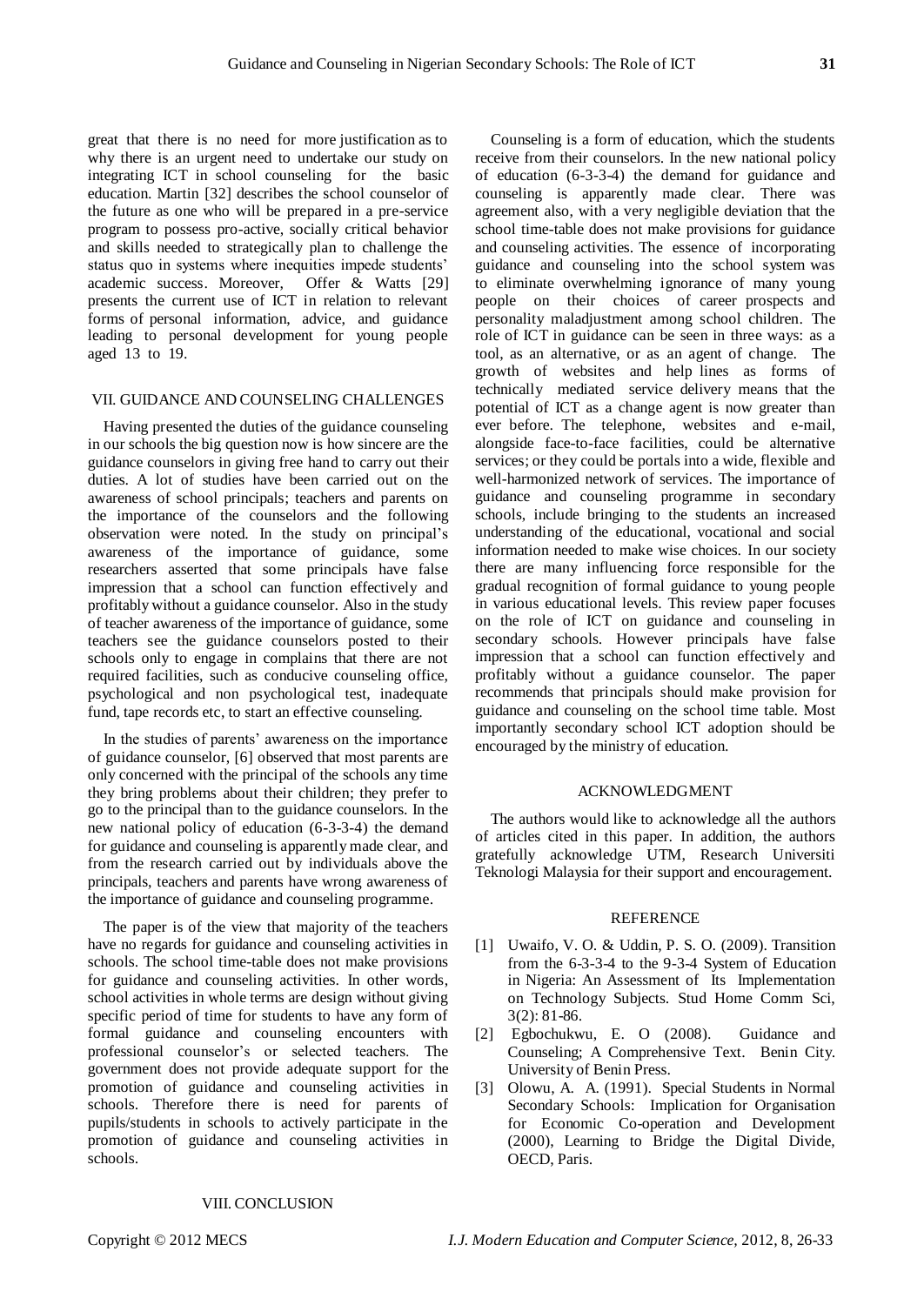- [4] Ifelunni, C. S. I (1997). Psychometric and Ethical Consideration in Counseling. Enugu: Auto-Century Publishing Company Limited.
- [5] Afia, N. J. (2005). The Influence of Counselling Services on Educational Development of Secondary School Students in Awka-Ibom State. Journal of Counselling and Communication, 1 (2) (94-100).
- [6] Nwaokolo, C. (2006). Appraisal of the Implementation off Guidance and Counseling Services at the Post-Primary level. Paper presented at the 2006 Annual Conference of Education.
- [7] Zunker, V. G. (2002). Career Counseling: Applied Concepts of Life Planning 6th ed. U.S.A: Brooks/Cole.
- [8] British Association for Counseling BAC, (1984). Code of Ethics and practice for Counsellors. Rugby: BAC
- [9] Macleod, J. (2003). An Introduction to Counseling, 3rd edition. Maidenhead: open University Press.
- [10] Akinboye, J. O. (1987). Guidance and Counselling Strategies for Handling Adolescent and Youth Problems. Ibadan: University press.
- [11] Ofordile, L. (2002). The Adolescent: An Exposition. The Nigeria Journal of Education. 2(1) 123.
- [12] Arua, A. U. (2006). Counseling the Gifted and Talented Children in Nigeria. Problem and Prospects. A paper presented at the (2006) conference off education at Nnamdi Azikiwe University Awka.
- [13] Carew, P.F.C (1989). Introduction to Guidance Services, University of Maiduguri – a Lone-psychoeducational Services
- [14] Ipage, B. (1983). Guidance and Counseling Practices Ill-Ife University of Ife Press.
- [15] Olayinka, M.S (1985). Organizing the Guidance Services in Secondary Schools System. *Nigerian Journal of Counseling and Development,* Vol. 1 No 2, Pg 1-3.
- [16] Bandele, S. O. (Ed.). (2006). Development of modern ICT and internet system. Abuja, Nigeria: Panof Press.
- [17] Jimoh, A. T. (2007). Students' attitude towards ICT in Nigeria tertiary institutions. Education Focus, 1(1), 73–79.
- [18] Ofodu, G. O. (2007). Nigeria literacy educators and their technological needs in a digital age. Education Focus, 1(1), 22–30.
- [19] Oladimi, B. & Oladipo, T. (2006). Information and technology in schools: the way forward. . (1st ed.). Ibadan: Bounty Press Limited.
- [20] Bolaji, L. (2007). ICT the hopes and the reality in schools. (1st ed.).Ibadan: University Press.
- [21] Kelly, T. (2004). Learning with I.C.T in schools. . (3rd ed.).UYO: Abaam Publishing. Lee, C. (2000), Cybercounseling and empowerment: bridging the digital divide", in Bloom, J.W. & Walz, G.R. (eds.), Cybercounseling and Cyberlearning: Strategies and Resources for the Millennium, pp.85-93, American Counseling Association/CAPS, Alexandria, VA.
- [22] Tookiji, C. (2007). Improving ICT knowledge through counselling the child: A hand book. . (3rd ed.).New York: Free Press.
- [23] Palmer, B. (2007). The use of computer technology in university teaching and learning: A critical perspective. (4th ed.).San Francisco: Josey– Bass Publishers.
- [24] Chun Chun (2001). Students' perception of  $\text{ICT}$  related support in counselling placements. Journal of psychological Studies 2,147-151.
- [25] Phrema, K. (2006). Integrating ICT in the classroom. (3rd ed.).Cambridge MA: Harvard Business School Press.
- [26] Green, R. & Yallow, R. (2002). Technology and its impact in classroom. (2nd ed.). New York: Cambridge University Press
- [27] Anyamene, A. N., Nwokolo, C. N. & Anyachebelu F.E.(2010).Information technology as a gateway for effective counselling. A paper presented at annual conference of the Faculty of Education, Nnamdi Azikiwe Univeristy, Awka, 30 th – 3rd September, 2010.
- [28] Offer, M. & Sampson, J.P. (1999), "Quality in the content and use of information and communications technology in guidance", British Journal of Guidance and Counselling, Vol.27 No.4, pp.501- 516.
- [29] Offer, M., Sampson, J.P. & Watts, A.G. (2001), Technology and the Future: Strategic Implications for Higher Education Careers Services of Technically Mediated Service Delivery, Higher Education Careers Services Unit, and Manchester (in press).
- [30] Watts, A.G.  $&$  Dent, G. (2002), "Let your fingers do the walking': the use of telephone helplines in career information and guidance", British Journal of Guidance and Counselling, Vol.30 No.1 (in press).
- [31] Shiran, R. (2001). I.C.T in counselling. (1st ed.).London: Routledge,
- [32] Martin, P. (1998). Transforming School Counseling. Unpublished mansucript. Washington, DC: The Education Trust.

#### AUTHORS – BIBLIOGRAPHY

**Ove N. D.**, receive his M.Tech OR (Operations Research) degree from the Federal University of Technology Yola-Nigeria in 2002. He is a lecturer in the department of Mathematics and Computer Science in the same University (for the past 15yrs). At the moment he is a PhD student in the department of Information Systems in the Faculty of computer Science and Infor-mation systems at the Univeristi Teknologi Malaysia, Skudai, Johor, Malaysia.

**Obi M.C**, had her M.Ed (Guidance and counseling) degree from Universiti of Technologi Malaysia in 2011.Presently, she is a PhD student also in Guidance and counseling in the Faculty of Education at the same